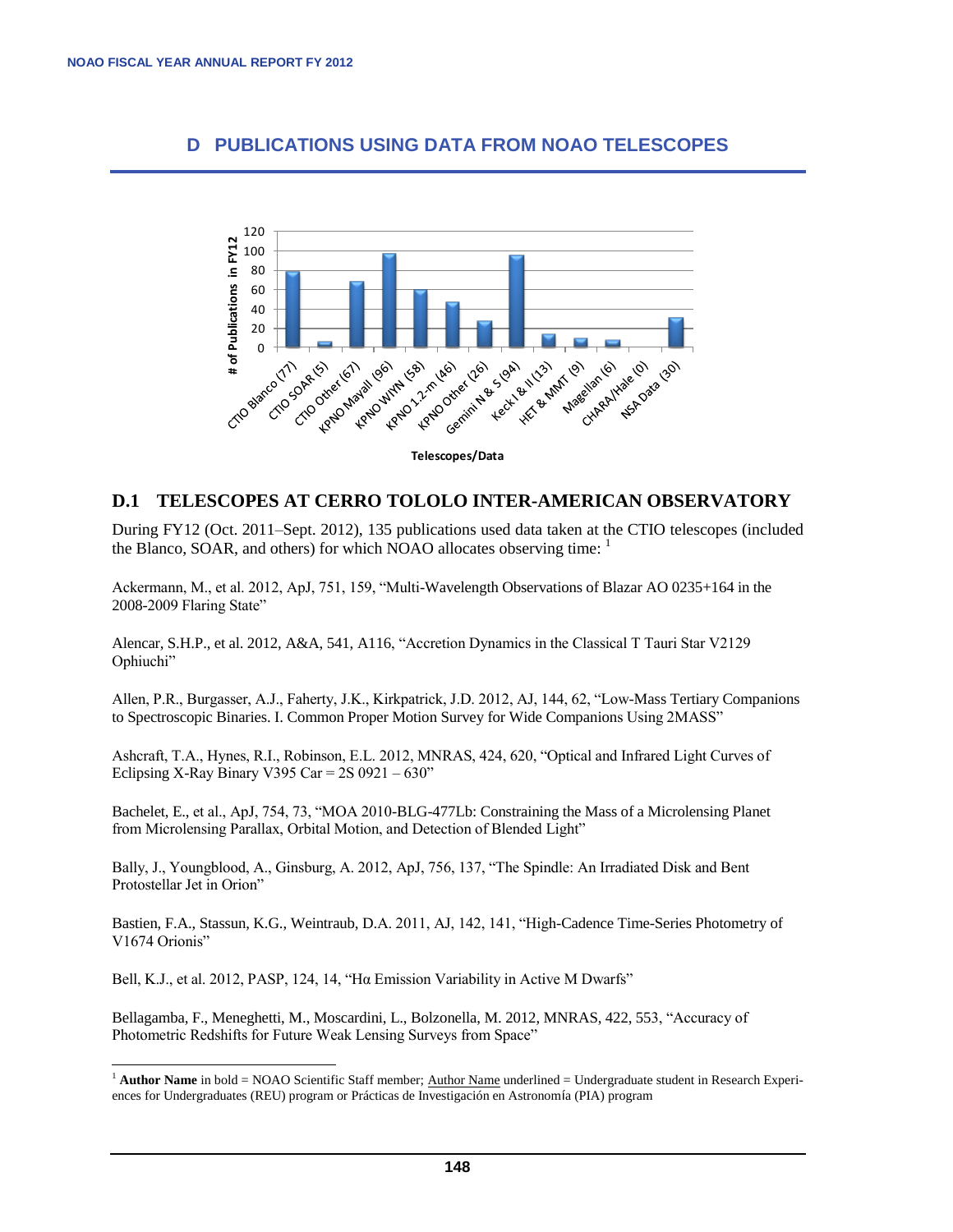Bendo, G.J., et al. 2012, MNRAS, 419, 1833, " Investigations of Dust Heating in M83 and NGC 2403 with Herschel Space Observatory"

Berry, M., et al. 2012, ApJ, 749, 4, "Stacked Rest-Frame Ultraviolet Spectra of Lα-Emitting and Continuum-Selected Galaxies at  $2 < z < 3.5$ "

Binder, B. 2011, ApJ, 739, L51, "CHANDRA Detection of SN 2010da Four Months after Outburst: Evidence for a High-Mass X-Ray Binary in NGC 300"

Botticella, M.T., et al. 2012, A&A, 537, A132, "A Comparison between Star Formation Rate Diagnostics and Rate of Core Collapse Supernovae within 11 Mpc"

Bozza, V., et al. 2012, MNRAS, 424, 902, "OGLE-2008-BLG-510: First Automated Real-Time Detection of a Weak Microlensing Anomaly—Brown Dwarf or Stellar Binary?"

Bozzetto, L.M., et al. 2012, MNRAS, 420, 2588, "Multifrequency Study of the Large Magellanic Cloud Supernova Remnant J0529–6653 Near Pulsar B0529–66"

Buckley-Geer, E.J., … **Smith, R.C.**,et al. 2011, ApJ, 742, 48, "The Serendipitous Observation of a Gravitational Lensed Galaxy at  $z = 0.9057$  from the Blanco Cosmology Survey: The Elliot Arc"

Capelo, H.L., et al. 2012, ApJ, L18, "Locating the Trailing Edge of the Circumbinary Ring in the KH 15D System"

Carlin, J.L., et al. 2012, ApJ, 753, 145, "The Origin of the Virgo Stellar Substructure"

Carraro, G., et al. 2011, AJ, 142, 127, "A *UBVI* and *uvbyCa*Hβ Analysis of the Intermediate-Age Open Cluster, NGC 5822"

Carraro, G., Seleznev, A.F. 2012, MNRAS, 419, 3608, "*UBVI* CCD Photometry and Star Counts in Nine Inner Disc Galactic Star Clusters"

Choi, J.-Y., et al. 2012, ApJ, 751, 41, "Characterizing Lenses and Lensed Stars of High-Magnification Single-Lens Gravitational Microlensing Events with Lenses Passing over Source Stars"

Ciardullo, R., et al. 2012, ApJ, 744, 110, "The Evolution of Lya-Emitting Galaxies between  $z = 2.1$  and  $z = 3.1$ "

Clem, J.L., Landolt, A.U. 2012, PASP, 124, 535, "Two Short-Period Eclipsing Binary Stars in the Field of PG 1047+003"

Courbin, F. et al. 2011, A&A, 536, A53, "COSMOGRAIL: the COSmological Monitoring of GRAvItational Lenses. IX. Time Delays, Lens Dynamics and Baryonic Fraction in HE 0435-1223"

Cushing, M.C., et al. 2011, ApJ, 743, 50, "The Discovery of Y Dwarfs Using Data from the Wide-Field Infrared Survey Explorer (WISE)"

Da Silva, R., et al. 2012, A&A, 542, A85, "Accurate and Homogeneous Abundance Patterns in Solar-Type Stars of the Solar Neighbourhood: A Chemo-Chronological Analysis"

De Boer, T.J.L., et al. 2012, A&A, A103, "The Star Formation and Chemical Evolution History of the Sculptor Dwarf Spheroidal Galaxy"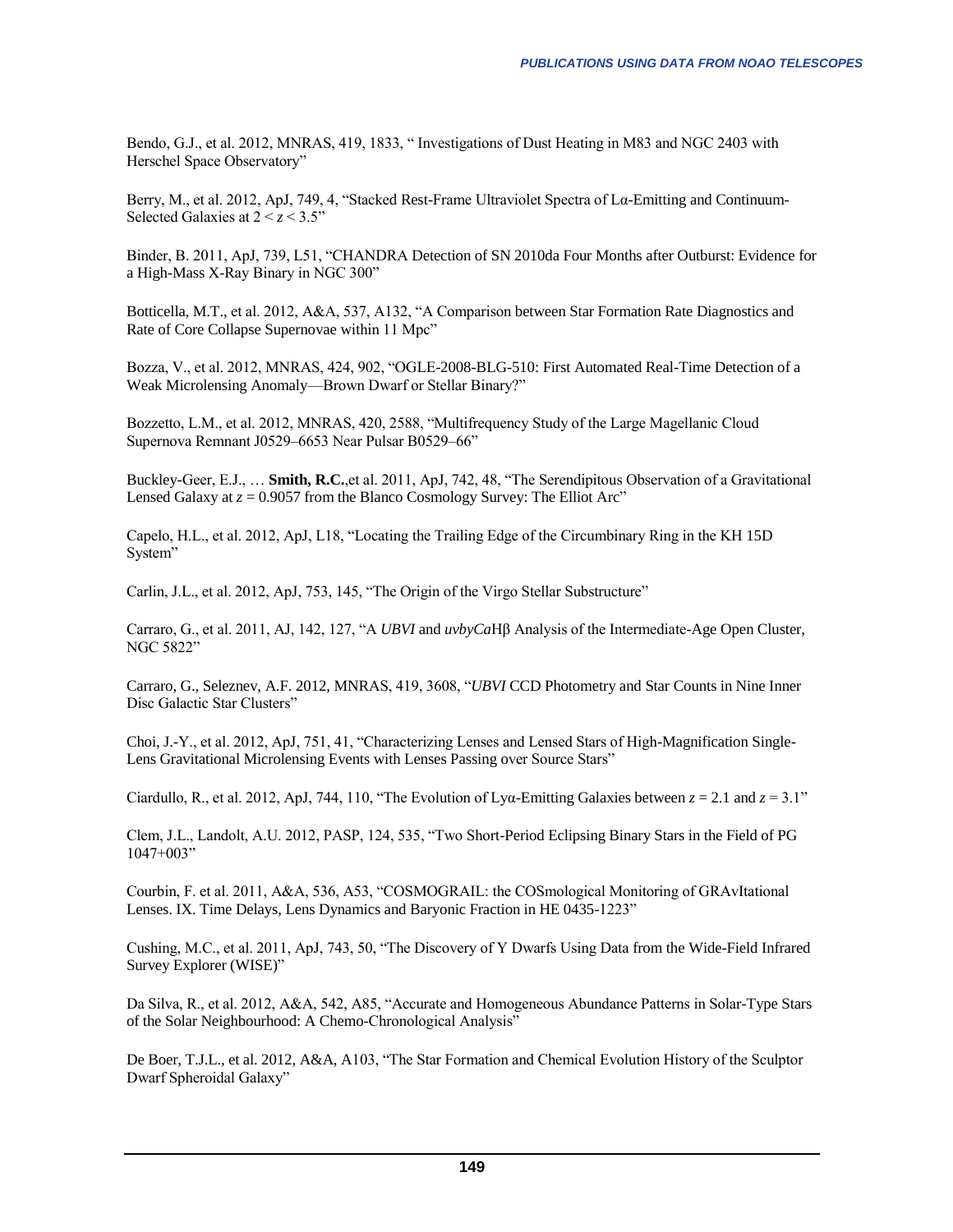De Horta, A.Y., et al. 2012, A&A, A25, "Multi-Frequency Study of Supernova Remnants in the Large Magellanic Cloud. The Case of LMC SNR J0530-7007"

Desai, S., et al. 2012, ApJ, 757, 83, "The Blanco Cosmology Survey: Data Acquisition, Processing, Calibration, Quality Diagnostics, and Data Release"

Dragomir, D., et al. 2011, AJ, 142, 115, "Terms Photometry of Known Transiting Exoplanets"

Dragomir, D., et al. 2012, ApJ, 754, 37, "The HD 192263 System: Planetary Orbital Period and Stellar Variability Disentangled"

Elias-Rosa, N., et al. 2011, ApJ, 742, 6, "The Massive Progenitor of the Possible Type II-Linear Supernova 2009hd in Messier 66"

Erickson, K.L., et al. 2011, AJ, 142, 140, "The Initial Mass Function and Disk Frequency of the ρ Ophiuchi Cloud: An Extinction-Limited Sample"

Evans, C.J., et al. 2012, ApJ, 753, 173, "A Rare Early-Type Star Revealed in the Wing of the Small Magellanic Cloud"

Fabrizio, M., … **Walker, A.R.**, et al. 2012, PASP, 124, 519, "The Carina Project. V. The Impact of NLTE Effects on the Iron Center"

Faherty, J.K, … **van der Bliek, N.**, et al. 2012, ApJ, 752, 56, "The Brown Dwarf Kinematics Project (BDKP). III. Parallaxes for 70 Ultracool Dwarfs"

Faherty, J.K., … **van der Bliek, N.**, et al. 2011, ASP Conf.448, ed. C.M. Johns-Krull, M.K. Browning, A.A. West (ASP), 1343, "The Brown Dwarf Kinematics Project III: Preliminary Parallax Results"

Farrell, S.A., et al. 2012, ApJ, 747, L13, "A Young Massive Stellar Population around the Intermediate-Mass Black Hole ESO 243-49 HLX-1"

Finch, C.T., et al. 2012, ApJ, 745, 118, "UCAC3 Proper Motion Survey. II. Discovery of New Proper Motion Stars in UCAC3 with 0".40 yr<sup>-1</sup>  $\mu \ge 0$ ".18 yr<sup>-1</sup> between Declinations –47° and 00°"

Frinchaboy, P.M., et al. 2012, ApJ, 756, 74, "A 2MASS All-Sky View of the Sagittarius Dwarf Galaxy. VII. Kinematics of the Main Body of the Sagittarius dSph"

Gallagher, J.S., et al. 2012, ApJ, 753, 109, "Optical and Infrared Analysis of Type II SN 2006bc"

Gandhi, P., Yamamura, I., Takita, S. 2012, ApJ, 751, L1, "Dramatic Infrared Variability of WISE J1810–3305: Catching Early-Time Dust Ejection during the Thermal Pulse of an Asymptotic Giant Branch Star?"

Ganeshalingam, M., Li, W., Filippenko, A.V. 2011, MNRAS, 416, 2607, "The Rise-Time Distribution of Nearby Type Ia Supernovae"

Gaur, H., Gupta, A.C., Wiita, P.J. 2012, AJ, 143, 23, "Multiwavelength Variability of the Blazars Mrk 421 and 3C 454.3 in the High State"

Geach, J.E. 2012, MNRAS, 419, 2633, "Unsupervised Self-Organized Mapping: A Versatile Empirical Tool for Object Selection, Classification and Redshift Estimation in Large Surveys"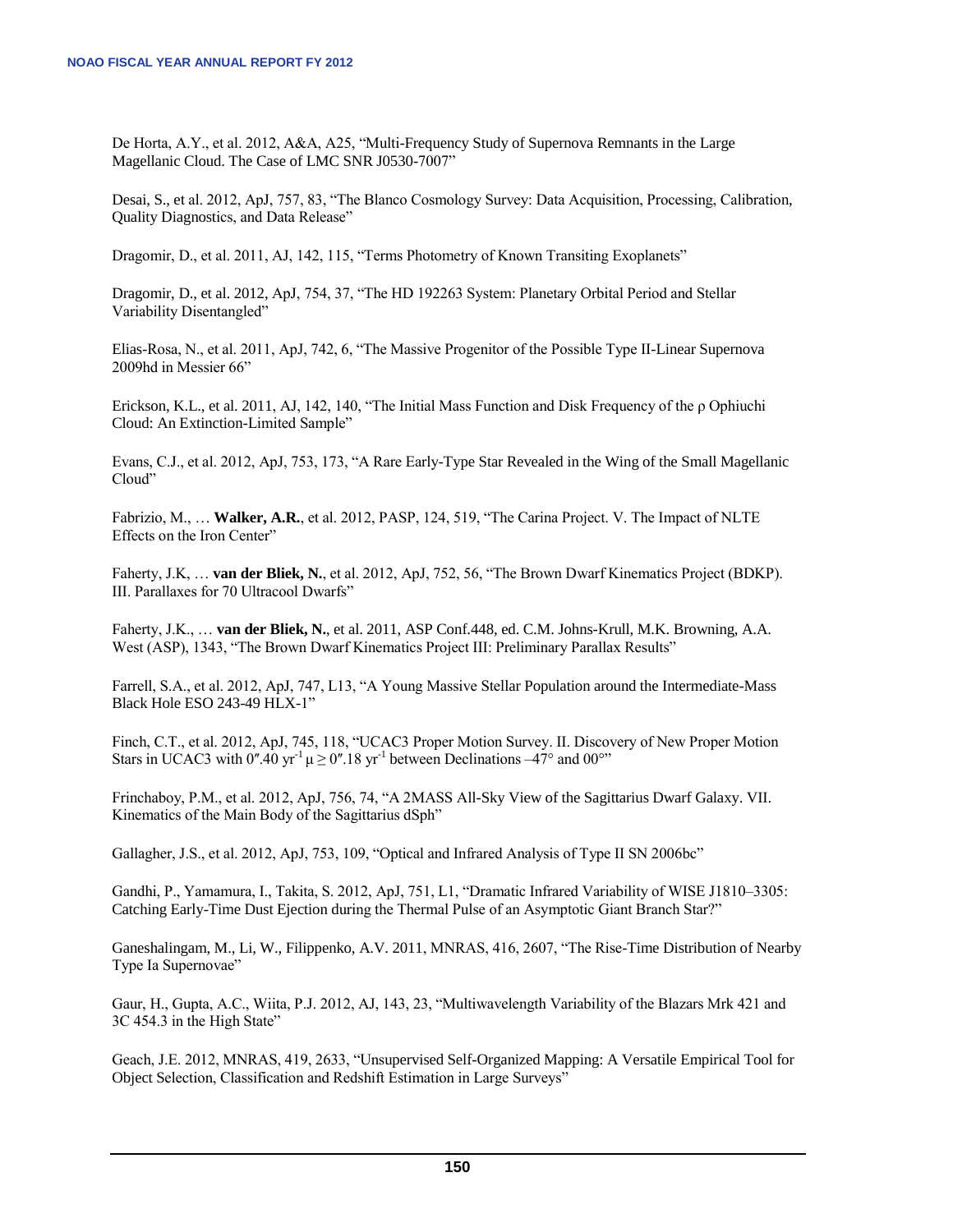Glikman, E., et al. 2012, ApJ, 757, 51, "First-2MASS Red Quasars: Transitional Objects Emerging from the Dust"

Hamilton-Morris, V., et al. 2012, ApJ, L23, "A Weak-Lensing and Near-Infrared Study of A3192: Disassembling a Richness Class 3 Abell Cluster"

Harbeck, D., Gallagher III, J., Crnojevic, D. 2012, MNRAS, 422, 629, "Intermediate Old Star Clusters in a Young Starburst: The Case of NGC 5253"

Hartkopf, W.I, **Tokovinin, A.**, Mason, B.D. 2012, AJ, 143, 42, "Speckle Interferometry at SOAR in 2010 and 2011: Measures, Orbits, and Rectilinear Fits"

Henderson, C.B., Stassun, K.G. 2012, ApJ, 747, 51, "Time-Series Photometry of Stars in and around the Lagoon Nebula. I. Rotation Periods of 290 Low-Mass Pre-Main-Sequence Stars in NGC 6530"

Hidgon, J.L., Hidgon, S.J., Rand, R.J. 2011, ApJ, 739, 97, "Wheels of Fire. IV. Star Formation and the Neutral Interstellar Medium in the Ring Galaxy AM0644 -741"

Hoyer, S., Rojo, P., Lopez-Morales, M. 2012, ApJ, 748, 22, "Transit Monitoring in the South (TraMos) Project: Discarding Transit Timing Variations in WASP-5b"

Huchra, J.P., et al. 2012, ApJS, 199, 26, "The 2MASS Redshift Survey—Description and Data Release"

Hui, C.Y., et al. 2012, ApJ, 750, 7, "Identification Campaign of Supernova Remnant Candidates in the Milky Way. I. CHANDRA Observation of G308.3-1.4"

Humphreys, R.M., et al. 2011, ApJ, 743, 118, "The Photometric and Spectral Evolution of the 2008 Luminous Optical Transient in NGC 300"

Hung, L.W., Chen, W.P., Walter, F.M. 2012, ASP Conf.451, ed. S.B. Qiam, K.C. Leung, L.Y. Zhu, S. Kwow (ASP), 271, "Optical and X-Ray Observations of the Nova KT Eridani 2009"

Johnson, C.I., Rich, R.M., Kobayashi, C., Fulbright, J.P. 2012, ApJ, 749, 175, "Constraints on the Formation of the Galactic Bulge from Na, Al and Heavy-Element Abundances in Plaut's Field"

Kawka, A., Vennes, S. 2012, A&A, 538, A13, "VLT/X-Shooter Observations and the Chemical Composition of Cool White Dwarfs"

Kawka, A., Vennes, S. 2012, MNRAS, 425, 1394, "A Study of High Proper-Motion White Dwarfs I. Spectropolarimetry of a Cool Hydrogen-Rich Sample"

Kirkpatrick, J.D., et al. 2011, ApJS, 197, 19, "The First Hundred Brown Dwarfs Discovered by the Wide-Field Infrared Survey Explorer (WISE)"

Kirkpatrick, J.D., et al. 2012, ApJ, 753, 156, "Further Defining Spectral Type 'Y' and Exploring the Low-Mass End of the Field Brown Dwarf Mass Function"

**Kunder, A.**, … **De Propris, R.**, et al. 2012, AJ, 143, 57, "The Bulge Radial Velocity Assay (BRAVA). II. Complete Sample and Data Release"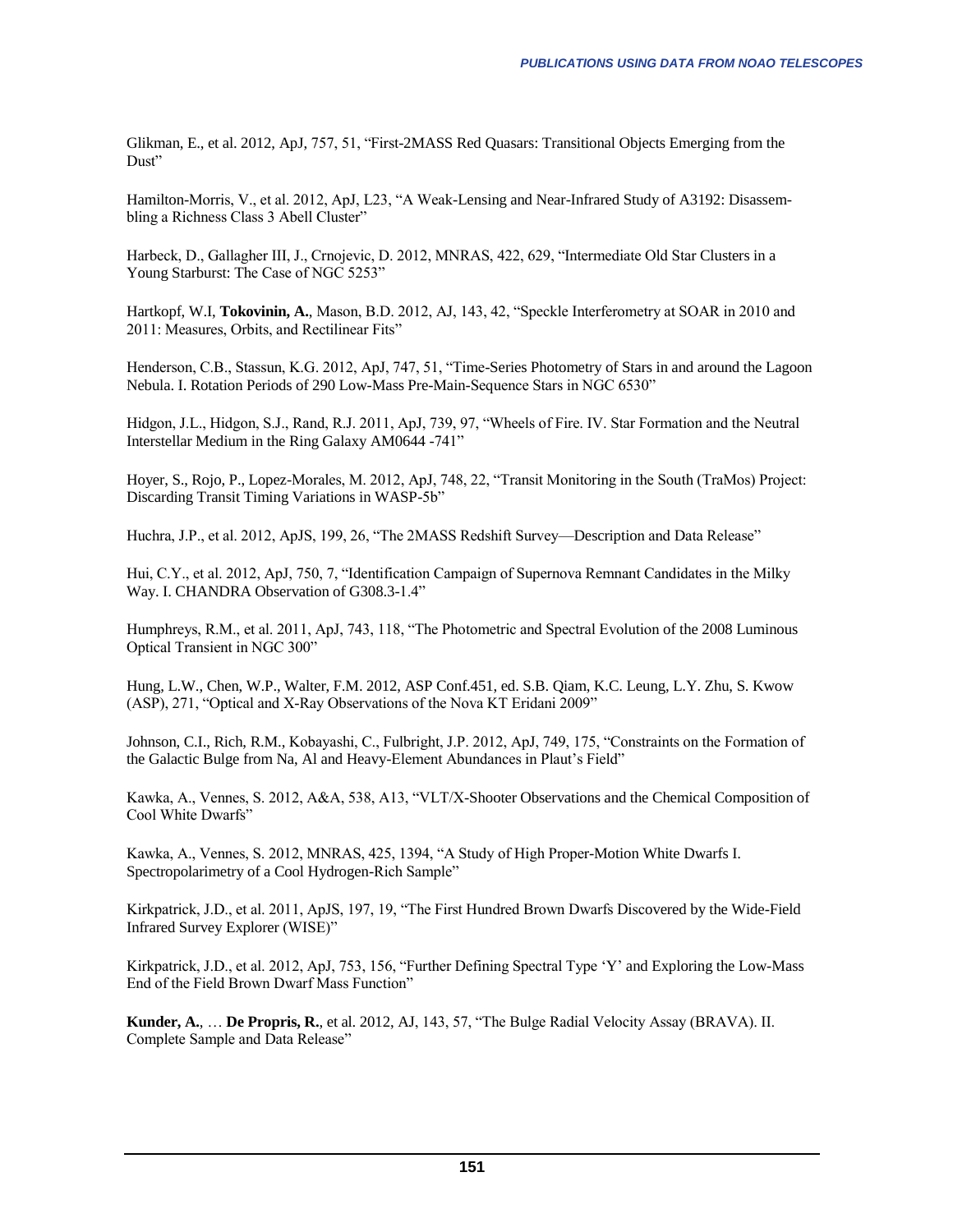Landt, H. 2012, MNRAS, 423, L84, "Optical Spectroscopy of the γ-Ray Bright Blazars PKS 0447–439 and PMN J0630‒24"

Laurikainen, E., Salo, H., Buta, R., Knapen, H. 2011, MNRAS, 418, 1452, "Near-Infrared Atlas of S0-Sa Galaxies (NIRS0S)"

Leaman, R., et al. 2012, ApJ, 750, 33, "The Resolved Structure and Dynamics of an Isolated Dwarf Galaxy: A VLT and Keck Spectroscopic Survey of WLM"

Lee, J.C., et al. 2012, PASP, 124, 782, "A Dual-Narrowband Survey for Hα Emitters at Redshift of 2.2: Demonstration of the Technique and Constraints on the Hα Luminosity Function"

Lützgendorf, N., et al. 2012, A&A, 542, A129, "Central Kinematics of the Globular Cluster NGC 2808: Upper Limit on the Mass of an Intermediate-Mass Black Hole"

Lützgendorf, N., et al. 2012, A&A, 543, A82, "High-Velocity Stars in the Cores of Globular Clusters: the Illustrative Case of NGC 2808"

Majerotto, E., et al. 2012, MNRAS, 424, 1392, "Probing Deviations from General Relativity with the Euclid Spectroscopic Survey"

Mamajek, E.E., et al. 2012, AJ, 143, 72, "Planetary Construction Zones in Occultation: Discovery of an Extrasolar Ring System Transiting a Young Sun-Like Star and Future Prospects for Detecting Eclipses by Circumsecondary and Circumplanetary Disks"

Marian, L., Smith, R.E., Hilbert, S., Schneider, P. 2012, MNRAS, 423, 1711, "Optimized Detection of Shear Peaks in Weak Lensing Maps"

Masetti, N., et al. 2012, A&A, 538, A123, "Unveiling the Nature of INTEGRAL Objects through Optical Spectroscopy. IX. 22 More Identifications, and a Glance Into the Far Hard X-Ray Universe"

Massey, P., et al. 2012, ApJ, 748, 96, "Photometric and Spectroscopic Studies of Massive Binaries in the Large Magellanic Cloud. I. Introduction and Orbits for Two Detached Systems: Evidence for Mass Discrepancy?"

Mauduit, J.-C., … **Ridgway, S.E.**, et al. 2012, PASP, 124, 714, "The Spitzer Extragalactic Representative Volume Survey (SERVS)l Survey Definition and Goals"

Maxwell, M.P., et al. 2012, MNRAS, 419, 1465, "The Helium Abundance in the Ejecta of U Scorpii"

McCall, M.L., et al. 2012, A&A, 540, A49, "Fundamentals of the Dwarf Fundamental Plane"

Mehner, A., et al. 2012, ApJ, 751, 73, "Secular Changes in Eta Carinae's Wind 1998-2011"

Mehrtens, N., et al. 2012, MNRAS, 423, 1024, "The XMM Cluster Survey: Optical Analysis Methodology and the First Data Release"

Miller, A.A., et al. 2012, ApJ, 755, 98, "Discovery of Bright Galactic R Coronae Borealis and DY Persei Variables: Rare Gems Mined from ACVS"

Milone, A.P., et al. 2012, ApJ, 744, 58, "Multiple Stellar Populations in 47 Tucanae"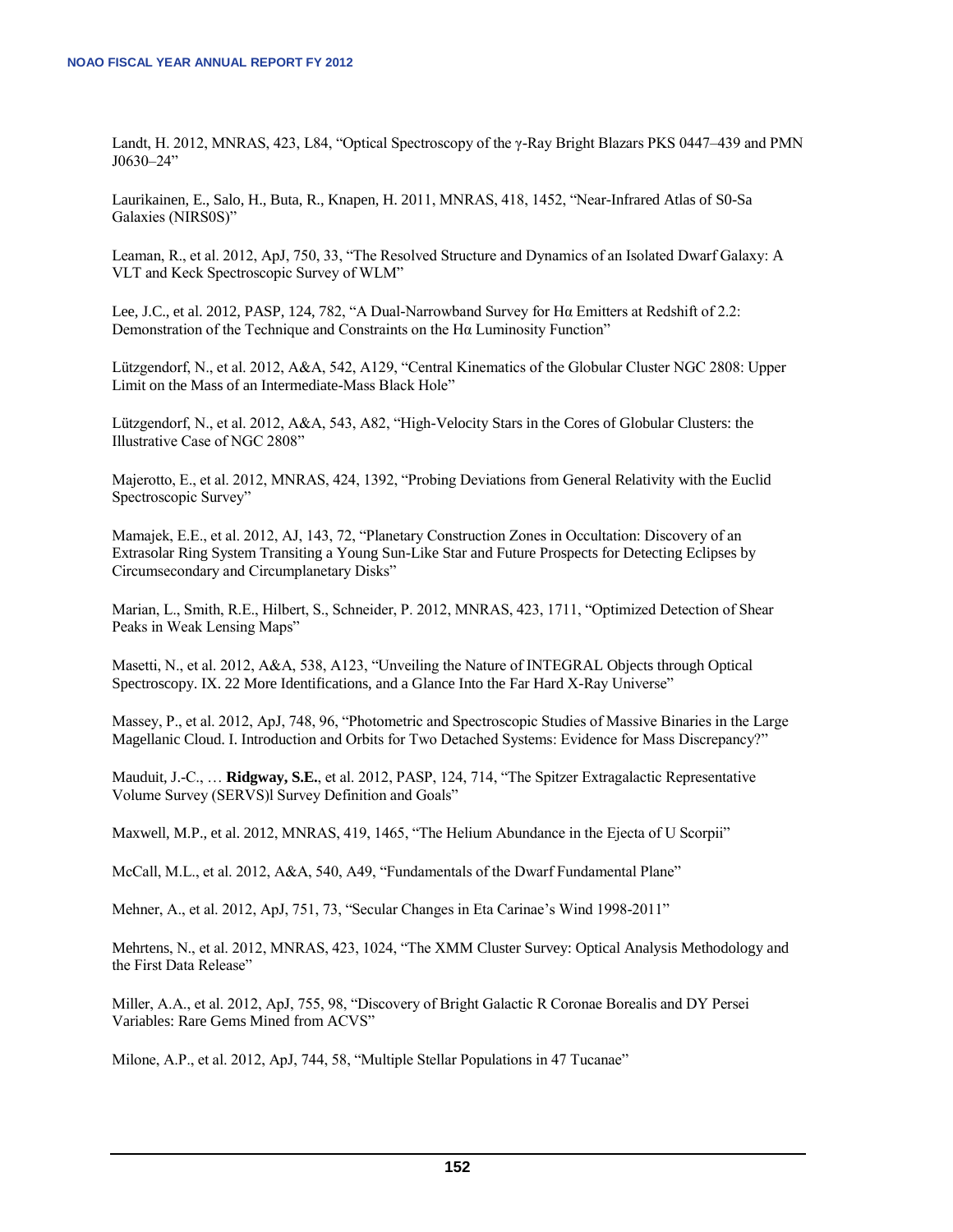Molinaro, R., … **Walker, A.R.**, et al. 2012, ApJ, 748, 69, "Cors Baade-Wesselink Distance to the LMC NGC 1866 Blue Populous Cluster"

Napoli, V.J., McSwain, M.V., Marsh Boyer, A.N., Roettenbacher, M. 2011, PASP, 123, 1262, "The Distance of the γ-Ray Binary 1FGL J1018.6–5856"

Neugent, K.F., Massey, P., Skiff, B., Meynet, G. 2012, ApJ, 749, 177, "Yellow and Red Supergiants in the Large Magellanic Cloud"

Noble, A.G., et al. 2012, MNRAS, 419, 1983, "Submillimetre Source Counts in the Fields of High-Redshifts Galaxy Clusters"

Noll, S., et al. 2012, A&A, 543, A92, "An Atmospheric Radiation Model for Cerro Paranal. I. The Optical Spectral Range"

Oliver, S.J., et al. 2012, MNRAS, 424, 1614, "The Herchel Multi-Tiered Extragalactic Survey: HerMES"

Paul, K.T., et al. 2012, MNRAS, 421, 3622, "Study of Candidate Be Stars in the Magellanic Clouds Using Near-Infrared Photometry and Optical Spectroscopy"

Paunzen, E., Heiter, U., Frega, L., Pintado, O. 2012, MNRAS, 419, 3604, "HD 210111: A New λ Bootis-Type Spectroscopic Binary System"

Pecaut, M.J., Mamajek, E.E.**,** Bubar, E.J 2012, ApJ, 746, 154, "A Revised Age for Upper Scorpius and the Star Formation History among the F-Type Members of the Scorpius-Centaurus OB Association"

Petit, J.-M., et al. AJ, 142, 131, "The Canada-France Ecliptic Plane Survey—Full Data Release: The Orbital Structure of the Kuiper Belt"

Piatti, A.E. 2011, MNRAS, 418, L40, "New Insights on the Bursting Formation of Star Clusters in the Large Magellanic Cloud"

Piatti, A.E. 2011, MNRAS, 418, L69, "Towards a Comprehensive Picture of the Star Cluster Age-Metallicity Relationship in the Small Magellanic Cloud"

Piatti, A.E. 2012, MNRAS, 422, 1109, "The Star Field Age-Metallicity Relationship of the Small Magellanic Cloud"

Piatti, A.E., et al. 2011, MNRAS, 417, 1559, "Washington Photometry of 14 Intermediate-Age to Old Star Clusters in the Small Magellanic Cloud"

Pilyavsky, G., et al. 2011, ApJ, 743, 162, "A Search for the Transit of HD 168443b: Improved Orbital Parameters and Photometry"

Prieto, G. et al. 2012, A&A, 543, A148, "Variable Stars in the Globular Cluster M 28 (NGC 6626)"

Provencal, J.L., et al. 2012, ApJ, 751, 91, "Empirical Determination of Convection Parameters in White Dwarfs. I. Whole Earth Telescope Observations of EC 14012-1446"

Ramos Almeida, C., et al. 2012, MNRAS, 419, 687, "Are Luminous Radio-Loud Active Galactic Nuclei Triggered by Galaxy Interactions?"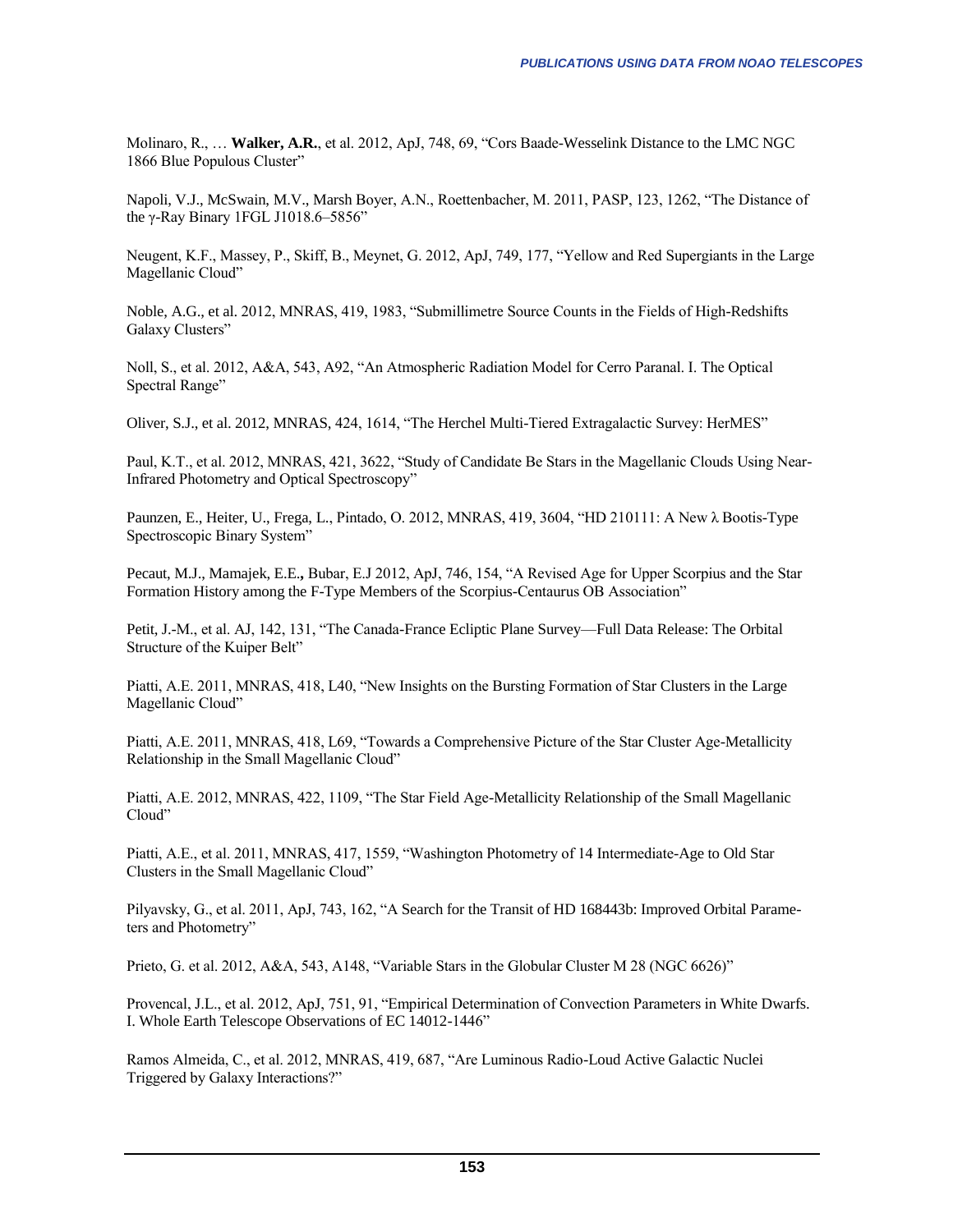Ratti, E.M., et al. 2012, MNRAS, 423, 2656, "The Black Hole Candidate XTE J1752-223 and in Quiescence: Optical and Simultaneous X-Ray-Radio Observations"

Riaz, B., et al. 2012, MNRAS, 419, 1887, "Young Stellar Objects in NGC 6823"

Richardson, N.D., Gies, D.R., Williams, S.J. 2011, AJ, 142, 201, "A Binary Orbit for the Massive, Evolved Star HDE 326823, A WR+O System Progenitor"

Richtler, T., Bassino, L.P., Dirsch, B., Kumar, B. 2012, A&A, 543, L131, "The Globular Cluster System of NGC 1316. I. Wide-Field Photometry in the Washington System"

Richtler, T., et al. 2012, A&A, 543, L7, "The Globular Cluster System of NGC 1316. II. The Extraordinary Object SH2"

Riedel, A.R., … **Subasavage, J.P.** 2011, AJ, 142, 104, "The Solar Neighborhood. XXVI. AP Col: The Closest (8.4 pc) Pre-Main-Sequence Star"

Rivero Gonzalez, J.G., Puls, J., Massey, P., Najarro, F. 2012, A&A, 543, A95, "Nitrogen Line Spectroscopy in O-Stars. III. The Earliest O-Stars"

Rodriguez-Gil, P., et al. 2012, MNRAS, 422, 2332, "The Fight for Accretion: Discovery of Intermittent Mass Transfer in BB Doradus in the Low State"

Rossi, A., et al. 2012, A&A, 545, A77, "A Deep Search for the Host Galaxies of Gamma-Ray Bursts with No Detected Optical Afterglow"

Russeil, D., et al. 2012, A&A, 538, A142, "Statistical Study of OB Stars in NGC 6334 and NGC 6357"

Salinas, R., et al. 2012, A&A, 538, A87, "Kinematic Properties of the Field Elliptical NGC 7507"

Santos, F.P., Roman-Lopes, A., Franco, G.A.P. 2012, ApJ, 751, 138, "A Young Stellar Cluster within the RCW41 H II Region: Deep NIR Photometry and Optical/NIR Polarimetry"

Saripalli, L., et al. 2012, ApJS, 199, 27, "ATLBS Extended Source Sample: The Evolution in Radio Source Morphology with Flux Density"

Sasaki, M., et al. 2012, A&A, 544, A144, "Supernova Remnants and Candidates Detected in the XMM-Newton M31 Large Survey"

Sayres, C., et al. 2012, AJ, 143, 103, "A Multi-Survey Approach to White Dwarf Discovery"

Schaefer, B.E. 2011, ApJ, 742, 112, "The Change of the Orbital Periods across Eruptions and the Ejected Mass for Recurrent Novae CI Aquilae and U Scorpii"

Schaefer, B.E., et al. 2011, ApJ, 742, 113, "Eclipses during the 2010 Eruption of the Recurrent Nova U Scorpii"

Schiavon, R.P., et al. 2012, AJ, 143, 14, "Star Clusters in M31. IV. A Comparative Analysis of Absorption Line Indices in Old M31 and Milky Way Clusters"

Schlieder, J.E., et al. 2012, AJ, 143, 114, "The Na 8200 Å Doublet as an Age Indicator in Low-Mass Stars"